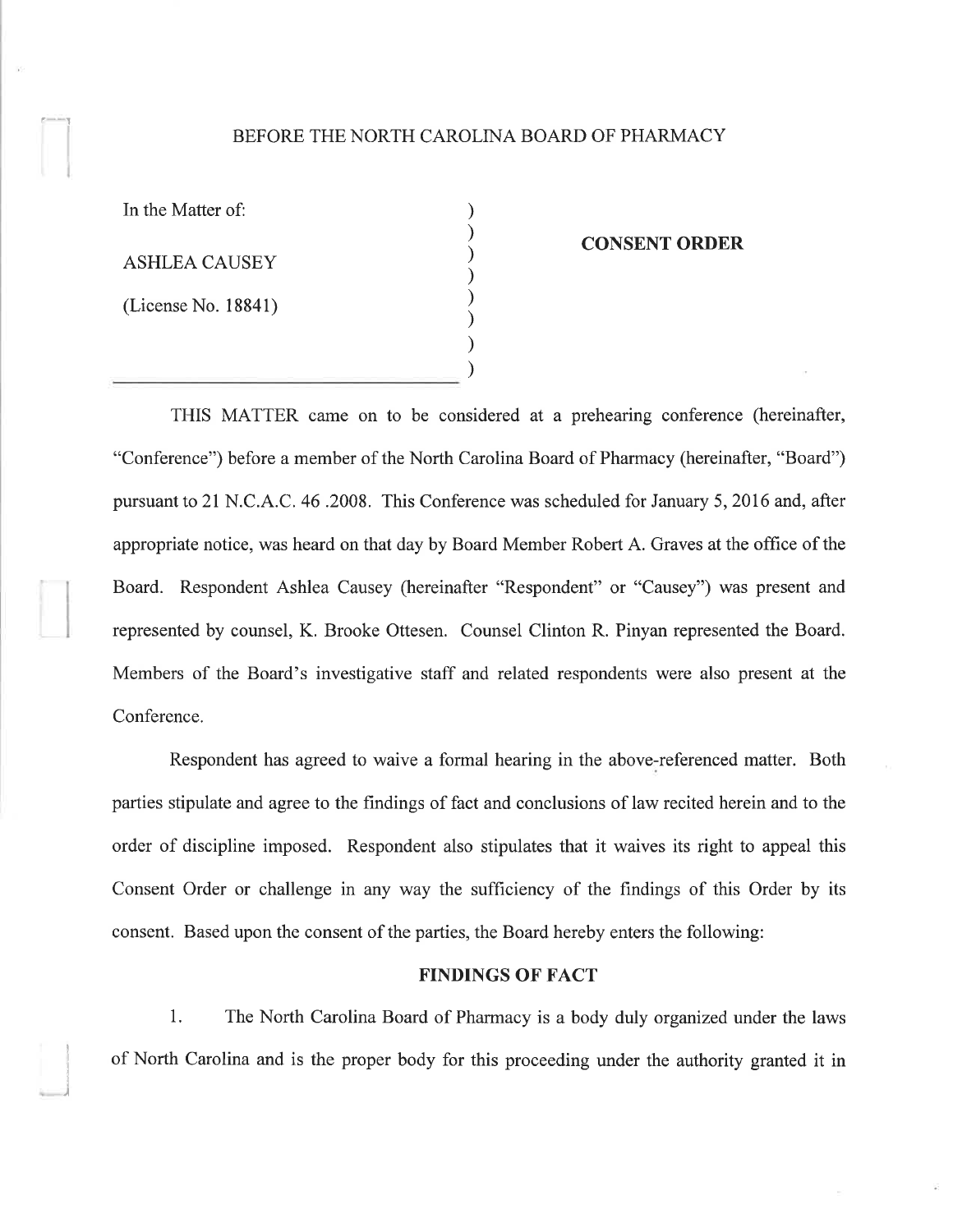Chapter 90 of the General Statutes of North Carolina, and the rules and regulations promulgated thereunder.

2. Respondent Ashlea Causey, is, and was at all relevant times referred to herein, the holder of License No. 18841. At all relevant times up to December 3, 2015, Causey was the pharmacist-manager of Bryan Drugs, Inc. (Permit No. 3938), located at 421 Main Street, Tarboro, North Carolina (the "Pharmacy"). Causey is, and was at all relevant times, subject to the rules and regulations of the North Carolina Board of Pharmacy and the laws of the State of North Carolina.

3. Between March 20 and April 17, 2015, on six (6) occasions, the Pharmacy engaged in wholesale shipments into the states of Mississippi, New Jersey, Texas and Virginia, without having the required non-resident permits. In addition, the Pharmacy shipped some of these drugs in opened, partial packages, which was not permitted by some or all of these states. The Pharmacy made these shipments by using services provided by MatchRx to pair interested buying and selling pharmacies for overstocked piescription drugs. Similar services are provided by other companies, including RxCherryPick, RxTrade and ExchangeMeds. In using the MatchRx service, the Pharmacy relied upon reprssentations that the Pharmacy could lawfully ship to other states using the service. The Pharmacy's representatives acknowledged that they should have researched permitting requirements in other states before shipping there, rather than relying upon MatchRx's representations. Although the Board finds that it was not reasonable for the Pharmacy to rely on the representations of a third-party with a profit motive to cause the Pharmacy to use the service, rather than researching legal requirements on its own, the Board finds that the Pharmacy acted in good faith in its reliance.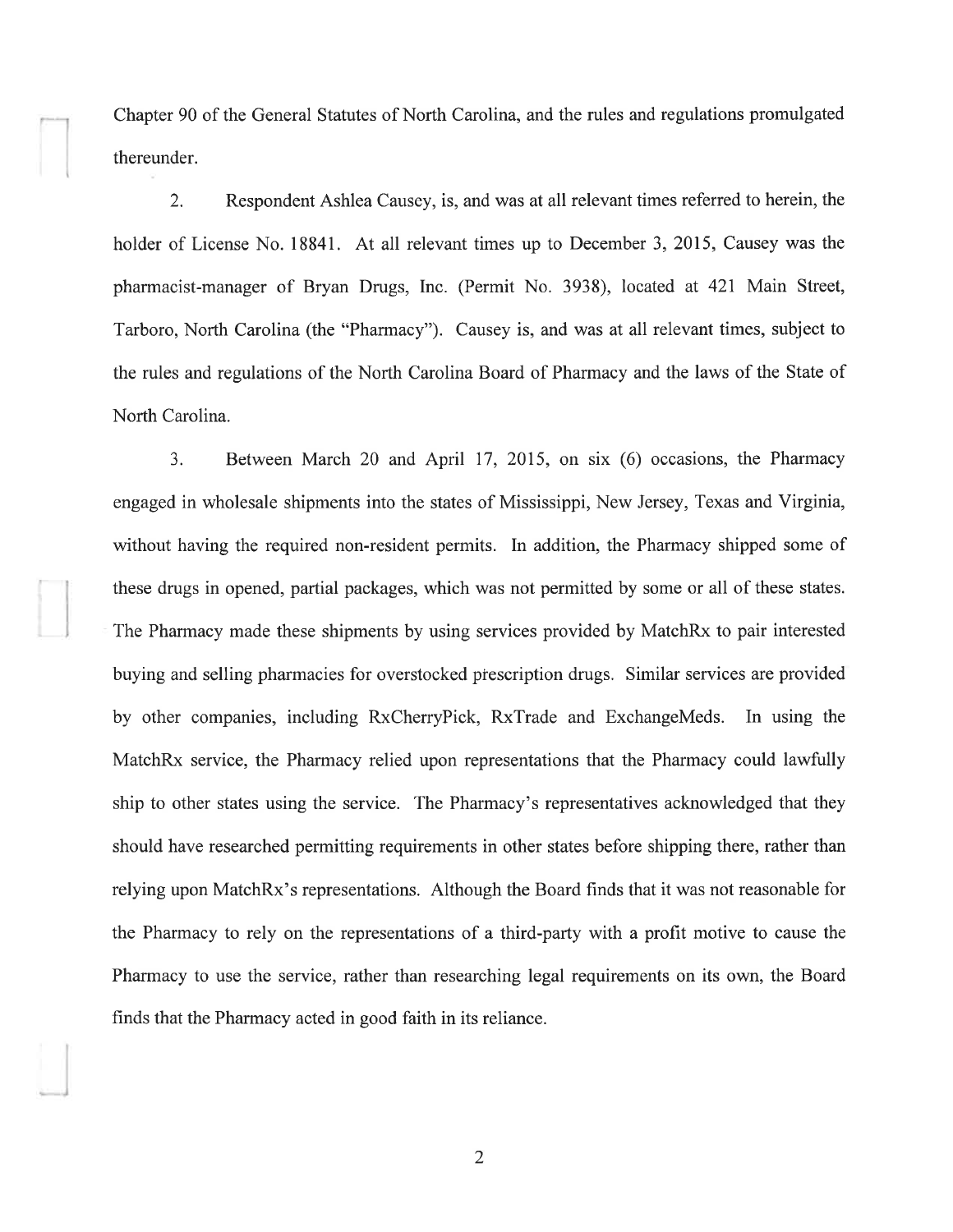4. Causey testified that she had further objected to the Pharmacy's shipment of the drugs through MatchRx, unless Pharmacy employees first confirmed with this Board that the shipments were lawful. Causey testified that, when shipments began, she assumed that the Board had been contacted to provide assurances of lawfulness. However, the Board had not been contacted, and  $-$  as the pharmacist-manager responsible for assuring compliance with the laws - Causey was personally responsible for ensuring the Pharmacy's compliance with the laws.

5. On April 27 , 2015, the Arizona Board of Pharmacy sent a cease and desist letter to another location owned by Bryan Drugs, Inc., requesting that the sister pharmacy cease shipments into Arizona without a permit. The Arizona Board of Pharmacy sent similar letters to a number of other North Carolina pharmacies. The states into which the Pharmacy had shipped (Mississippi, New Jersey, Texas and Virginia) had similar permitting requirements with which the Pharmacy had not complied. Upon the sister pharmacy's receipt of this letter, the Pharmacy immediately stopped using the MatchRx service, and Causey fully cooperated with the Board's investigation of MatchRx shipments.

6. Although Causey cooperated completely with the Board's investigation of the Pharmacy's shipments through MatchRx, the Board is unable to accurately find the full scope of shipments made to other states because MatchRx refused to cooperate fully with the Board's investigation.

7. 'When an inspection was conducted on August 19,2015, the Board investigator found a number of violations of the North Carolina Pharmacy Practice Act and its regulations by the Pharmacy, under the management and supervision of Causey:

> a. The Pharmacy maintained in the dispensing stock several drugs that had expired as early as 2011;

> > a J

I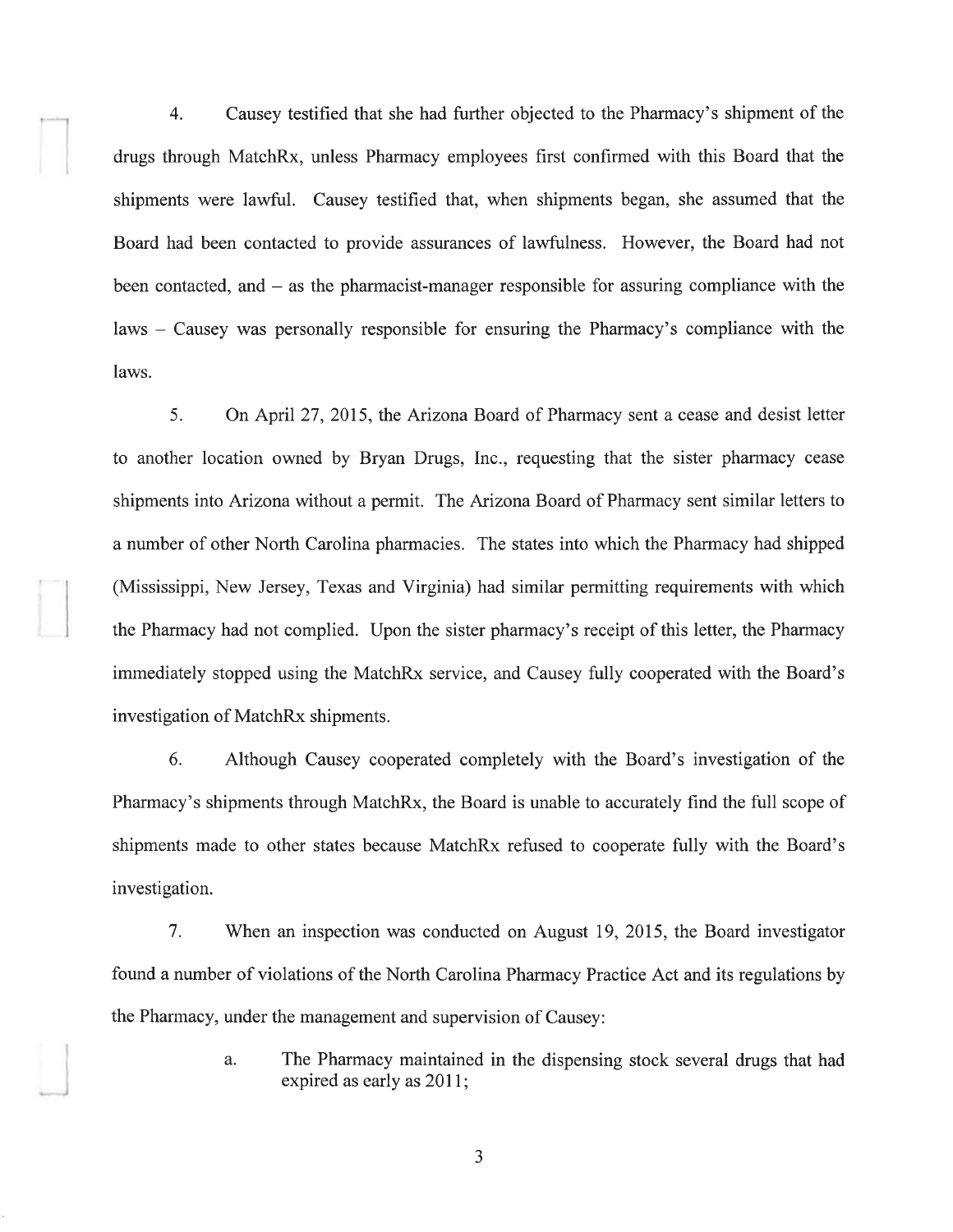- b. The Pharmacy lacked adequate written policies and procedures for the destruction or disposal of adulterated, misbranded, expired and unwanted drugs;
- The Pharmacy failed to keep separate prescription files for Schedule II medications; c
- The Pharmacy failed to obtain and review certificates of analysis for all bulk APIs used for compounding; d
- The Pharmacy failed to segregate hazardous bulk components for compounding; e
- The Pharmacy applied beyond-use dates to compounding products that failed to comply with USP <795> and <797> standards, without appropriately securing valid stability information supporting the beyonduse dates and without documenting the circumstances for extending those beyond-use dates, and further set a number of inappropriate and unlawful beyond-use dates for compounded products; f.
- The Pharmacy maintained inadequate and inconsistent master formulation records for compounding products; o Þ.
- The Pharmacy maintained inadequate and unlawful compounding logs and records in a number of respects; h
- i. The Pharmacy failed to adequately document the results of quality control procedures;
- The Pharmacy failed to have the powder containment hood certified or tested on an appropriate schedule; j.
- k. The Pharmacy failed to have hood prefilters checked and replaced regularly;
- L. The Pharmacy failed to make available appropriate protective attire for compounding;
- The Pharmacy failed to document that adequate temperature and humidity monitors were maintained; m.
- The Pharmacy failed to document adequate training of personnel in <sup>a</sup> number of required areas; n.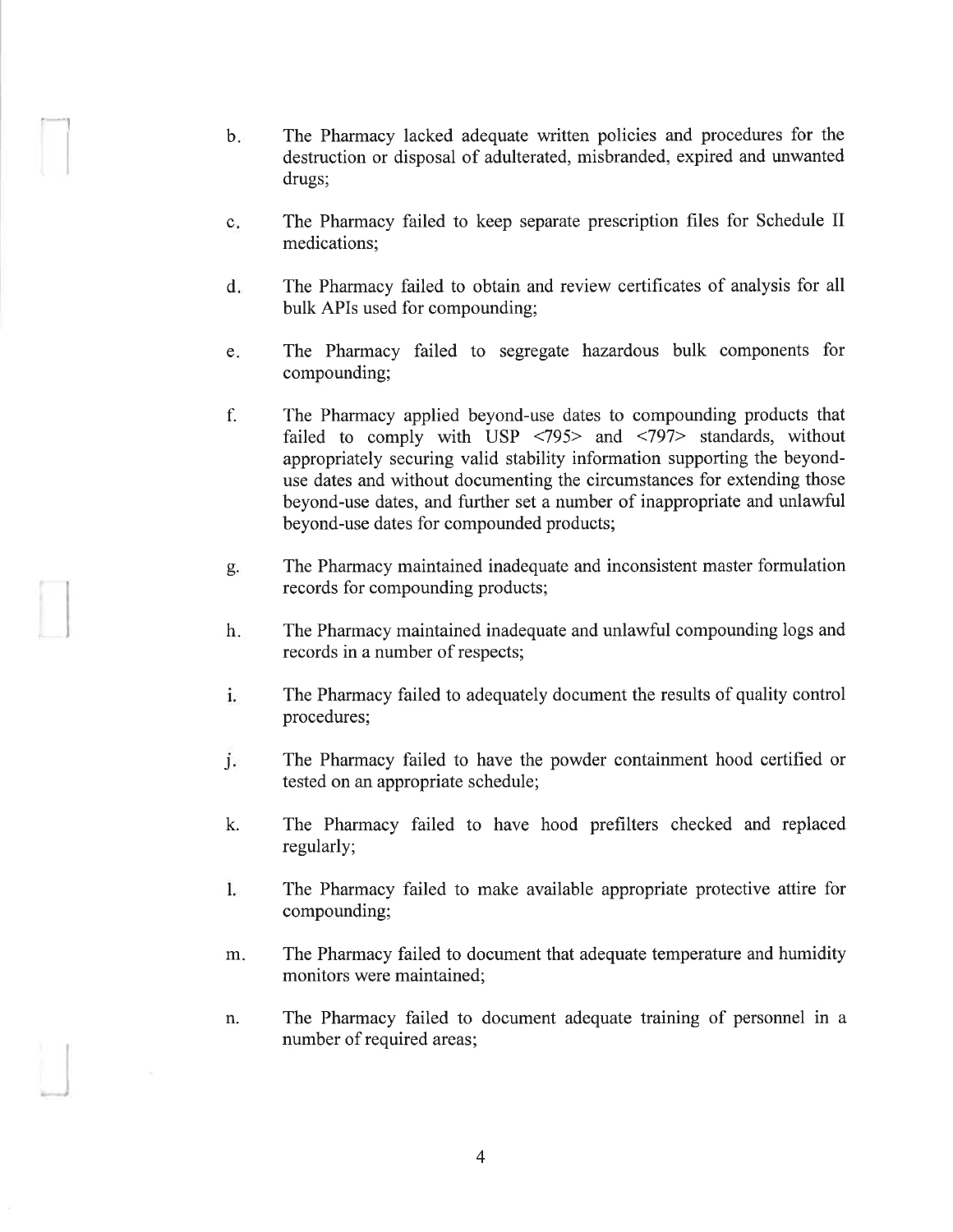The Pharmacy failed to calibrate scales, balances and other equipment for measurement annually; o.

I

I

- The Pharmacy failed to adequately assess finished preparations in <sup>a</sup> number of respect, to document the same, and to set policies and procedures for doing so; and p.
- q. The Pharmacy failed to provide adequate labels for compounded drugs.

8. Causey testified that, during the relevant time period, she was unable to enter the compounding room in order to personally monitor its conditions because of certain medical conditions. However, although being able to personally enter the compounding room undoubtedly would have made supervision easier, Causey could have supervised and ensured the Pharmacy's compliance with compounding and documentation standards without personally entering the compounding room, and  $-$  as pharmacist-manager  $-$  she was required to do so.

9. The Board has received no evidence of any contamination in the Pharmacy's compounded products or injury to any patient. No patient or prescriber has complained to the Board or otherwise reported any issues with any of the Pharmacy's compounded products.

10. After the inspection, Causey cooperated with the Board's efforts to ensure compliance with all applicable laws governing compounding and documentation. This cooperation includes voluntarily stopping all compounding, other than simple, non-sterile compounding.

11. As substantial mitigating factors in this case, the Board has considered Causey's cooperation with the investigation, her immediate compliance with its obligations not to ship without wholesale permits (once she was alerted to those requirements), and her efforts to promptly remedy compounding and documentation deficiencies. Further, Causey has resigned from her position as pharmacist-manager of the Pharmacy, and she testified that she did so

5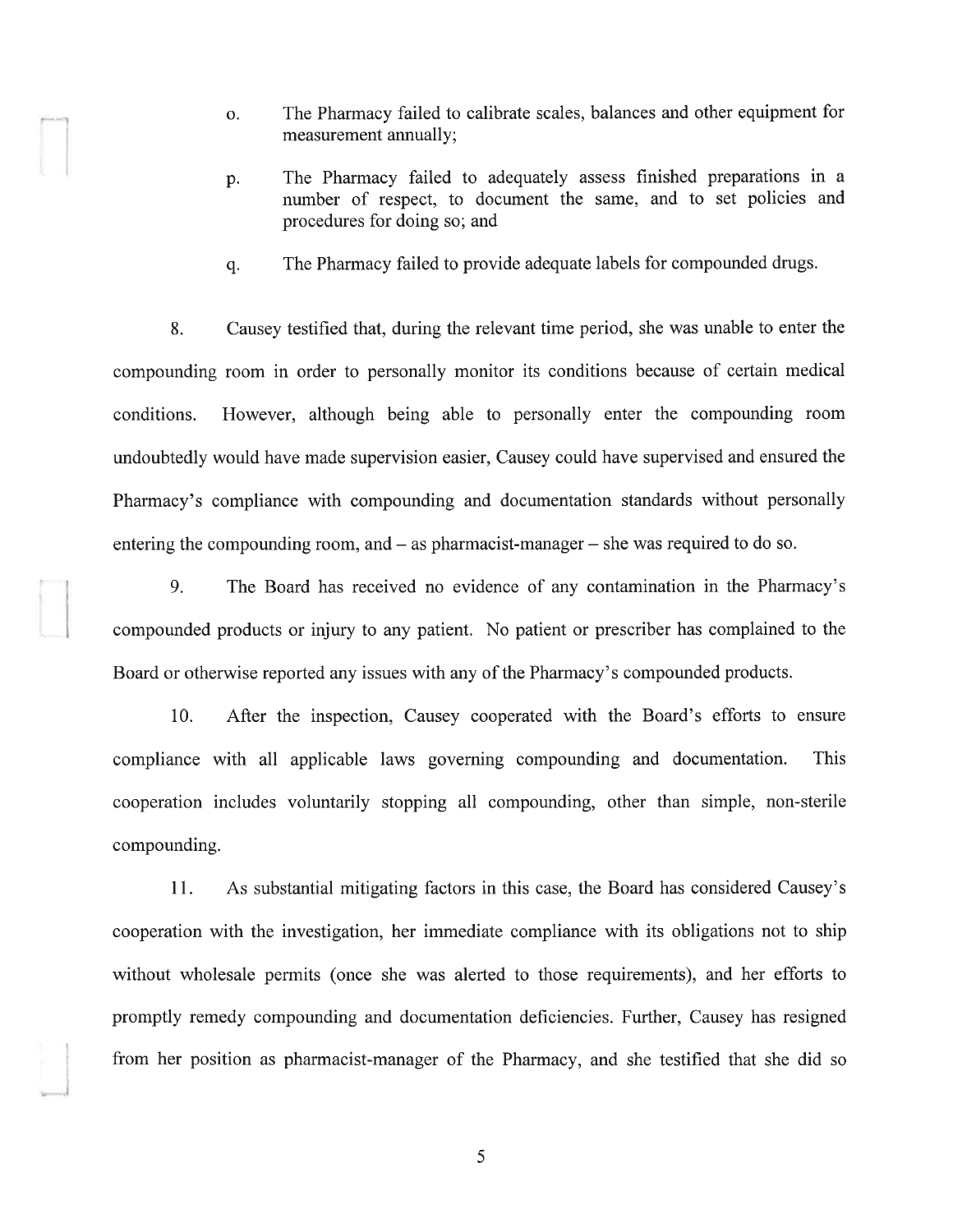because she recognized the weighty responsibility involved in serving as the pharmacist-manager of a pharmacy and recognized that she could not supervise this Pharmacy to her satisfaction, in light of certain aspects particular to this Pharmacy. The Board has considered Causey's actions to recognize the responsibility of a pharmacist-manager as another substantial mitigating factor in determining the appropriate disposition of this matter.

't

I

#### CONCLUSIONS OF LAW

l. All parties are properly before the Board, and the Board has jurisdiction over Respondent and the subject matter of this proceeding.

2. Respondent's conduct, as set out in the findings of fact and conclusions of law above, constitutes grounds for discipline pursuant to North Carolina General Statutes  $\S 90-85.38(a)(6)$ , (7) and (9) because Respondent's acts were in violation of 21 N.C.A.C. 46 .2502(k), .2801 and .3001, 21 U.S.C. \$ 353(e); 21 C.F.R., Part205 and 1304.04; Miss. Code Ann. § 73-21-105; Miss. Code R. § 30-030-3001; N.J. Stat. Ann. § 24:6B-1; N.J. Admin. Code \$\$ 8:21-3A.4,8:21-3A.5 and 8:21-34.12; Tex. Health & Safety Code \$\$ 431.402,431.406; 25Tex. Admin. Code \$ 229.424; Va. Code Ann. \$ 54.1-3435.01; and 18 Va. Admin. Code \$ 110--50-110.

3. Respondent admits that the conduct in this matter constitutes suffrcient grounds for disciplinary action on her license under North Carolina General Statutes  $\S 90-85.38(a)$ .

6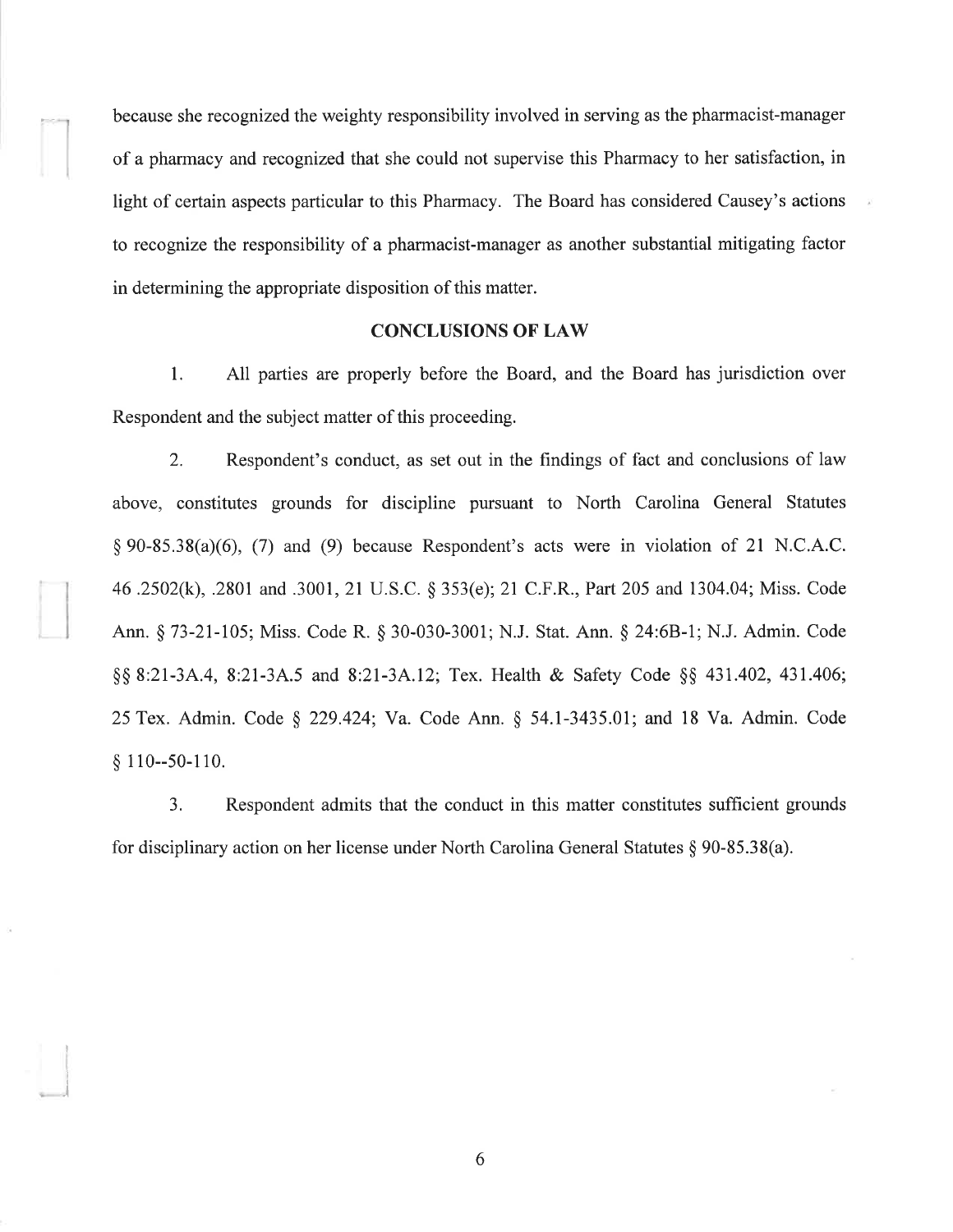# **CONCLUSIONS REGARDING DISCIPLINE**

Based upon the foregoing Findings of Fact and Conclusions of Law, and with the consent of the Respondent, IT IS THEREFORE ORDERED that the license of Respondent Ashlea Causey (License No. 18841) is hereby REPRIMANDED.

This the  $/b^{th}$  day of  $f_{el}$   $\mu$   $\lambda$ , 2016.

NORTH CAROLINA BOARD OF PHARMACY

By: ampbell, IV Jack W. Executive Director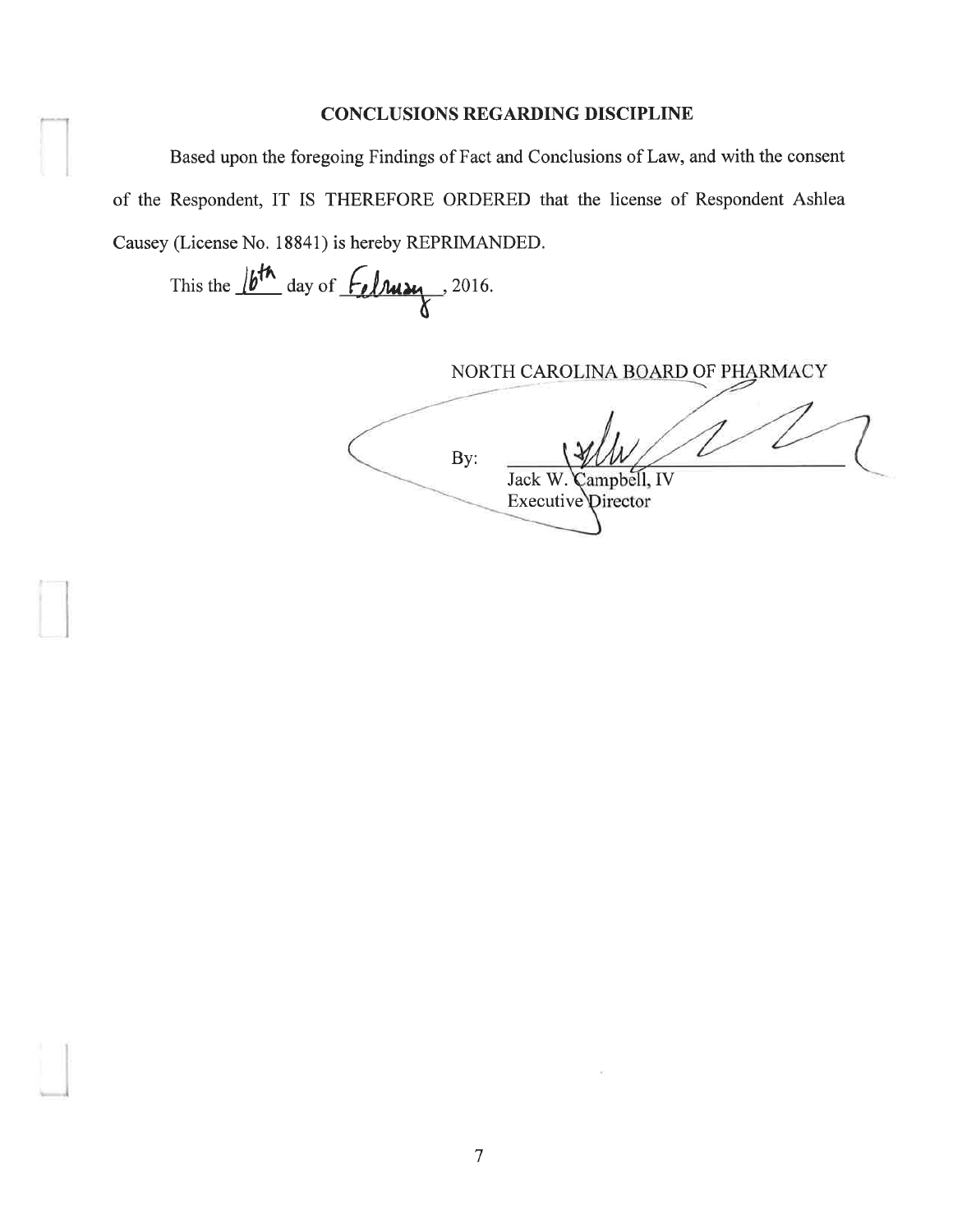Ashlea Causey, the holder of license number 18841, has full knowledge that she has the right to a formal hearing, at which she would have the right to be represented at her expense by counsel, in this matter. The undersigned freely, knowingly and voluntarily waives such right by entering into this Consent Order.

The undersigned understands and agrees that by entering into this Consent Order, she certifies that she has read the foregoing Consent Order and that she voluntarily consents to the terms and conditions set forth therein and relinquishes any right to judicial review of Board actions which may be taken concerning this matter.

The undersigned further understands that should she violate the terms and conditions of this Consent Order, the Board may take additional disciplinary action.

The undersigned understands and agrees that this Consent Order will not become effective unless and until approved by the Board.

The undersigned understands that she has the right to have counsel of her choice review and advise her with respect to her rights and this Consent Order, and represents that she enters this Consent Order after consultation with her counsel or after knowingly and voluntarily choosing not to consult with counsel.

CONSENTED TO BY

I

 Date  $\frac{1}{5}$ llo Ashlea Causev

(License No.  $1884/1$ )

NORTH CAROLINA

LA-< COLINTY

I, the undersigned Notary Public of the County and State aforesaid, do hereby certify that the following person(s) personally appeared before me this day, and each acknowledged the due execution of the foregoing document: Ashlea Causey

Date:  $l \cdot \lambda 5$ '/ $\epsilon$ 

.¡

Notary Public

My commission expires:  $? 38$